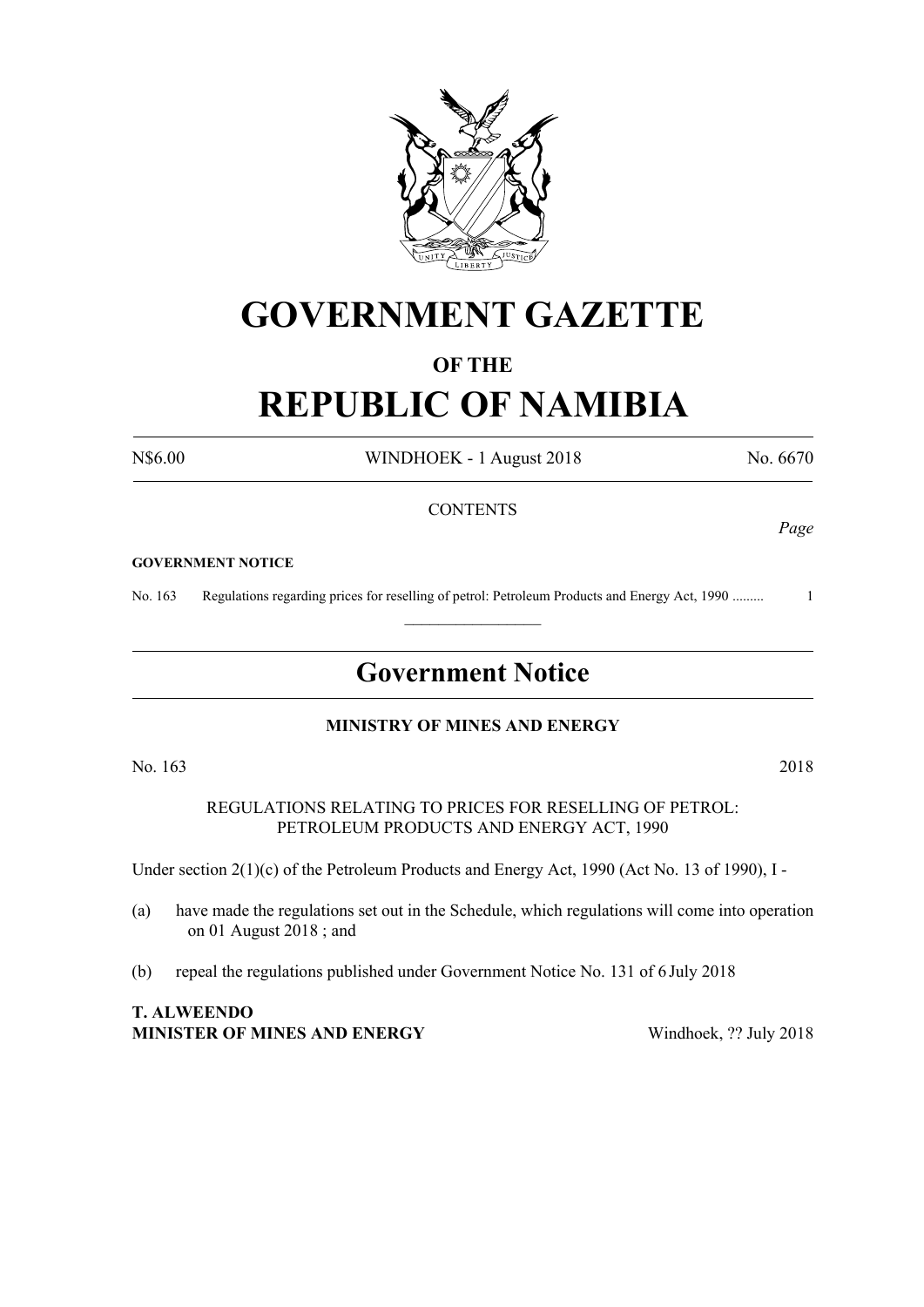#### **SCHEDULE**

#### PRICES AT WHICH PETROL MAY BE RESOLD

#### **Definitions**

**1.** In these regulations, a word or an expression to which a meaning has been assigned in the Petroleum Products and Energy Act, 1990 (Act No. 13 of 1990), bears that meaning and unless the context otherwise indicates -

"petrol" includes any mixture of petrol with any other substance, which mixture can be used as fuel for the operation of a spark ignition engine;

 "reseller" means any person who, whether he or she has a petrol pump in operation in terms of an arrangement with a wholesale distributor or not, acquires petrol directly from a wholesale distributor and sells it to any other person in the course of or as part of the activities of a business carried on by him or her, but does not include any such person in relation to petrol which he or she sells in terms of an agreement with a wholesale distributor only in quantities of not less than 200 litres at a time; and

"wholesale distributor" means any person to whom a wholesale licence has been issued under the Petroleum Products and Energy Act, 1990 (Act No. 13 of 1990), including any person who is deemed to be a wholesaler under that Act and any of the licensed oil companies or traders referred to in regulation 2.

#### **Licensed oil companies or traders**

**2.** The following are licensed oil companies or traders that are regarded as wholesale distributors:

| Pandu Trading Company (Proprietary) Limited                    | Licence W/ $1/2000$ |
|----------------------------------------------------------------|---------------------|
| Total Namibia (Proprietary) Limited                            | Licence W/ $2/2000$ |
| Caltex Oil (Namibia) (Proprietary) Limited                     | Licence W/ $3/2000$ |
| Bachmus Oil & Fuel Supplies (Proprietary) Limited              | Licence W/ $4/2001$ |
| Shell Namibia Limited                                          | Licence W/ $5/2001$ |
| BP Namibia (Proprietary) Limited                               | Licence W/ $6/2001$ |
| Engen Namibia (Proprietary) Limited                            | Licence W/ $7/2001$ |
| <b>LVW</b> Boerediens                                          | Licence W/ $8/2001$ |
| Kunene Net Oil Brokers                                         | Licence W/ $9/2001$ |
| Namibia Fuel                                                   | Licence $W/10/2002$ |
| Namibia Petroleum Trading & Distribution (Proprietary) Limited | Licence $W/11/2002$ |
| Internam Shipping (Proprietary) Limited                        | Licence $W/12/2002$ |
| Internam Automotive & Fuel Supplies (Proprietary) Limited      | Licence $W/13/2002$ |
| Jaco N van Dyk                                                 | Licence $W/14/2002$ |
| Ombuga Oil Company (Proprietary) Limited                       | Licence $W/15/2003$ |
| Rhino Trek                                                     | Licence W/16/2003   |
| Norwegian Seaways Namibia (Pty) Ltd                            | Licence $W/17/2003$ |
| Namibia Energy Corporation (Pty) Ltd                           | Licence $W/18/2004$ |
| Namibia Liquid Fuel (Pty) Ltd                                  | Licence $W/19/2004$ |
| Namibia Prima Traders (Pty) Ltd                                | Licence $W/20/2004$ |
| Central Oil Namibia                                            | Licence $W/21/2004$ |
| Lia Holdings (Pty) Ltd                                         | Licence $W/22/2004$ |
| African Legend Energy Namibia (Pty) Ltd                        | Licence $W/23/2005$ |
| Franchise Namibia cc                                           | Licence $W/24/2006$ |
| Namibia Future Petroleum & Marketing                           | Licence $W/25/2006$ |
| SANOCOR Africa Energy (Pty) Ltd                                | Licence $W/26/2006$ |
| Namib Contract Haulage (Pty) Ltd                               | Licence $W/27/2006$ |
|                                                                |                     |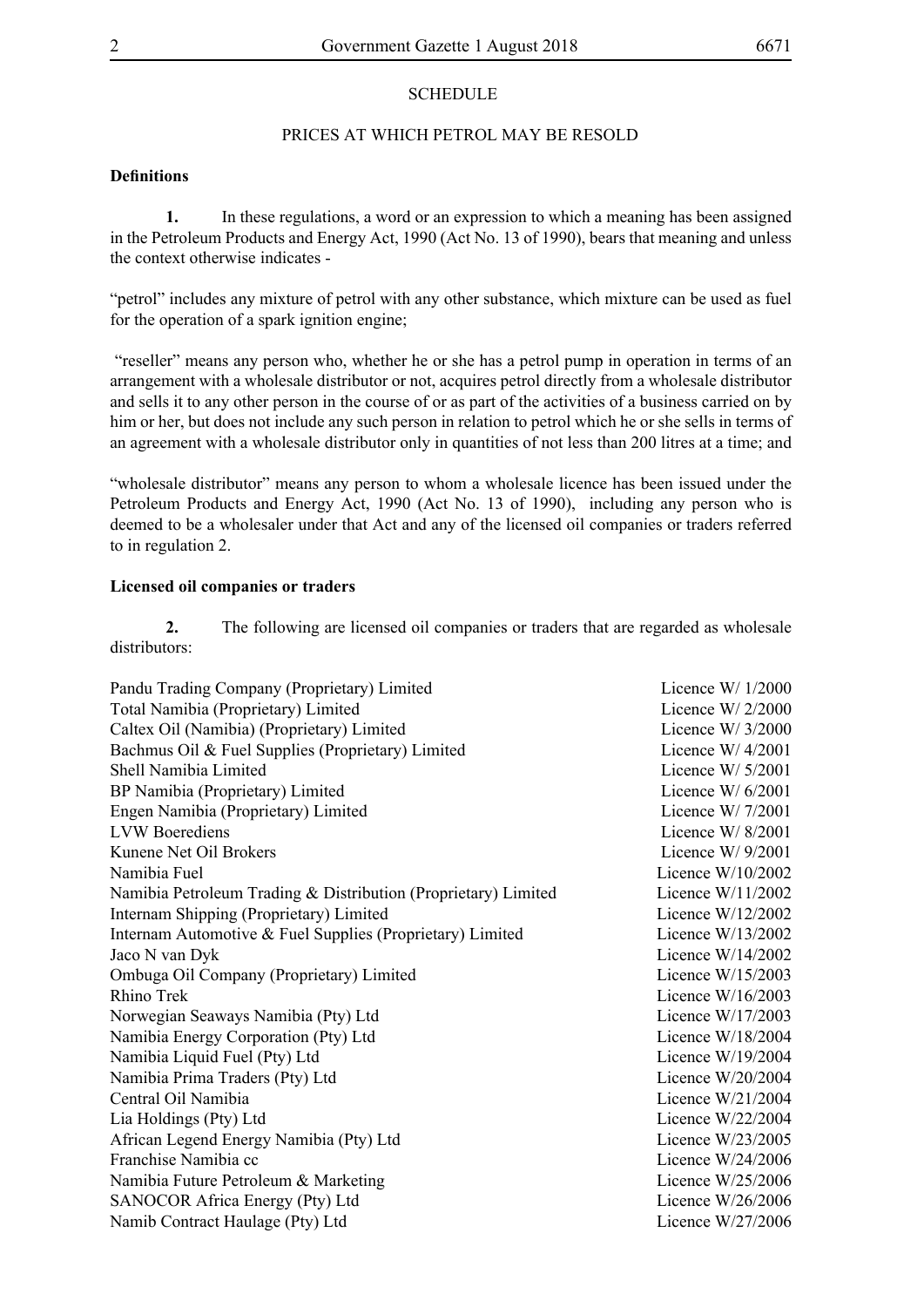Northern Fuel Distribution cc<br>
Licence W/28/2006 World Marine & Offshore Supply Company (Pty) Ltd Licence W/29/2007 Patizana Consultancy Service cc<br>
Licence W/30/2007 Puma Energy Pty Ltd Licence W/31/2014 Abraham Kazeundja Licence W/32/2007 Hapilo Energy cc Licence W/33/2007 Situmbeko Petroleum Suppliers CC and the Contract Contract Contract Contract Contract Contract Contract Contract Contract Contract Contract Contract Contract Contract Contract Contract Contract Contract Contract Contract C United Africa Group (Pty) Ltd Licence W/35/2007 NAMWORLD Fuel Company (Pty) Ltd Licence W/36/2007 Noble Investment (Pty) Ltd Licence W/37/2007 Daniel Deon Van Vuuren License W/38/2008 Waddin General Retail (Ptv) Ltd License W/39/2008 Namibia Oil Refinery Ltd License W/40/2008 Petro Energy Namibia License W/41/2008 Petro Logistics cc<br>
License W/42/2008 Nam-Russia Trading Enterprise cc and the contract of the License W/43/2008 M&C Freight Service cc License W/44/2008 MZOHS Investment Holding cc License W/45/2008 Fossil Investment Holding Pty Ltd License W/46/2008 Rentech Trading cc 
<br>
Rentech Trading cc

License W/47/2008 Jowells Transport Namibia License W/48/2008 David Joh Barty License W/50/2008 The Suppliers Ana Service Cc License W/51/2008 Omega Shipping Namibia License W/57/2009 Linktel Shipping Agency License W/58/2009 JR Fuel Suppliers Cc License W/59/2009 Rentech Trading Cc License W/60/2010 Corridor Petroleum Investment Pty Ltd License W/61/2010 Namibia Petroleum Industry Consultancy Agent License W/62/2010 Shetu Trading cc License W/63/2010 Manifest Investment (Pty) Ltd License W/64/2010 Central Destribution (Pty) Ltd License W/65/2010 Orban Investment Four woo two (Pty) Ltd License W/66/2010 Sky – Way Investment cc License W/67/2010 Roama Fuel Destributors License W/69/2010 Home Away Investments CC T/A Frontline suppliers  $&$  Logistics cc License W/70/2010 Thula Investments CC and the Company of the License W/71/2011 A S P Group Holdings (Pty) Ltd License W/72/2011 AMIS Energy (Pty) Ltd License W/73/2011 WVM Investments License W/74/2011 Frontline Supplies and Logistics CC License W/75/2011 Lucks Oil and Energy License W/76/2011 Moshana Investment CC and the CO and the Company of the Company of the Company of the License W/79/2011 Naapotje Trading CC License W/80/2011 Afritech Oil & Gas (Pty) Ltd License W/78/2012 Renard Hatting License W/83/2012 Namiba General Suppliers t/a NGS Marine License W/84/2012 VMS Investments Holdings (Pty) Ltd License W/85/2012 Petrosol Petroleum Solutions License W/86/2012 Energy House Namibia CC License W/87/2012 Umoja Oil & Fuel Suppliers CC License W/88/2012 OBM Petroleum Distributors License W/89/2012 Ferbes Management Services CC License W/90/2012 Mobitek CC License W/91/2012 Ondere Investment Holdings (Pty) Ltd License W/92/2012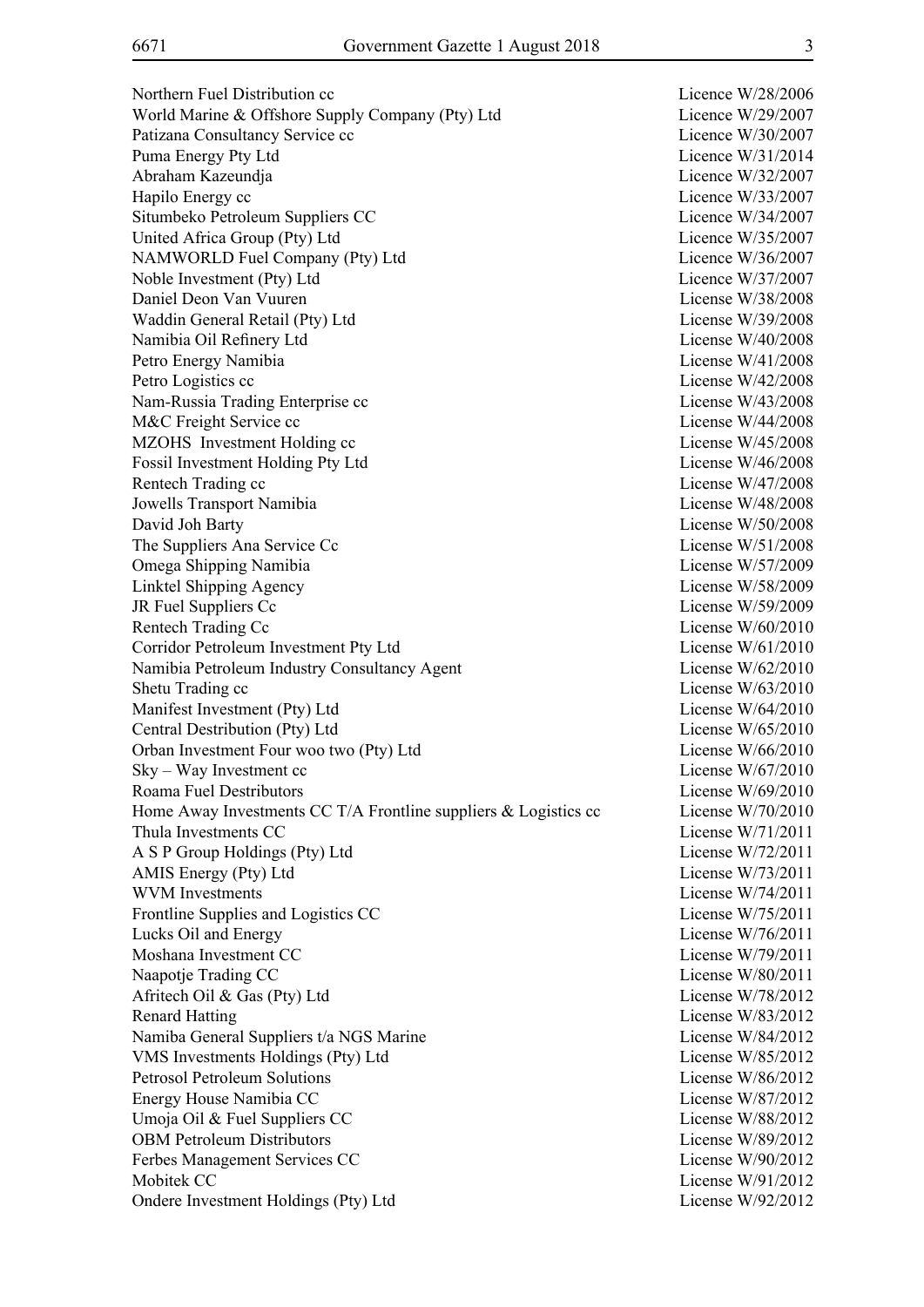Brandberg Trading Enterprises CC License W/93/2012 JDP Fuel and Gas Reserve (Pty) Ltd License W/94/2012 Regal Investments cc Licence W/95/2012 W. A Dodds T/A Licence W/96/2013 Monjasa Namibia (Pty) Ltd Licence W/97/2012 Erongo Fuel Distributors cc <br>
Licence W/98/2013 Lunganda Fuel Distributors cc intervention of the Licence W/99/2013 Namib Marine Services Pty Ltd Licence W/100/2013 Sunrise Investments CC Licence W/101/2013 Petro Africa Pty LTD Licence W/102/2013 GFS Investment CC Licence W/103/2013 Windhoek Fuel Centre CC Licence W/104/2013 Cross Border Vehicle Traders Licence W/105/2013 Yes Trading & Investment CC Licence W/106/2013 Pegasus Fuels CC Licence W/107/2013 HBH Construction and Services CC Licence W/108/2013 West Coast Energy Pty Ltd Licence W/109/2014 Back to Back Investments CC Licence W/110/2013 Tania Botha CC Licence W/111/2013 SEN Petroleum CC Licence W/112/2013 Namenergy Resources Pty Ltd Licence W/113/2014 Rodney Andreas Transport CC Licence W/114/2013 First Investment CC Licence W/115/2013 Hendrik Dawids CC and the United States of the United States and Licence W/116/2013 Moonstone Trading Enterprises CC Licence W/117/2013 Versatile Environmental Consulting CC Licence W/118/2013 Good Fellas Investment CC and CO and CO Licence W/119/2014 Moonstone Investment CC Licence W/121/2014 Caprivi Investment CC Licence W/124/2014 Lapka Investments CC Licence W/125/2014 Hallie Investments CC Licence W/126/2014 Mokolian Energy Pty Ltd Licence W/127/2014 Unlimited Investments Pty Ltd Licence W/128/2014 Du Preez Petroleum CC Licence W/129/2014 Extreme Customs Cleaning Services CC Licence W/130/2014 Alushe Multi Services CC and the Contract of the Licence W/131/2014 Demshi Investment Holdings Pty Ltd Licence W/132/2014 Blue Sea Trading Enterprise CC Licence W/134/2014 Namib Goldsun Oil CC Licence W/135/2016 Gold Rush Trading Number Twenty CC Licence W/136/2014 JKI Petroleum CC Licence W/137/2014 Gear Petroeum CC Licence W/138/2015 AA Petroleum S/S CC Licence W/139/2015 Queen Mwetako Investments CC Licence W/140/2015 Chekai Investments CC and the Company of the Licence W/141/2015 North Gate Investments CC Licence W/142/2015 Gaya Investments CC Licence W/143/2015 Helao Nafidi S/S Licence W/144/2015 Trans Hydrocarbon Namibia CC Licence W/145/2015 Renu Energy Namibia CC Licence W/146/2015 Southman Investments (Pty) Ltd Licence W/147/2015 Tenya Logistics CC T/A OPS Fuel CC Licence W/148/2015 Sheikh Investment CC and the CC Licence W/150/2015 Seed Trading CC Licence W/151/2015 Tate Energy (Pty) Ltd Licence W/152/2015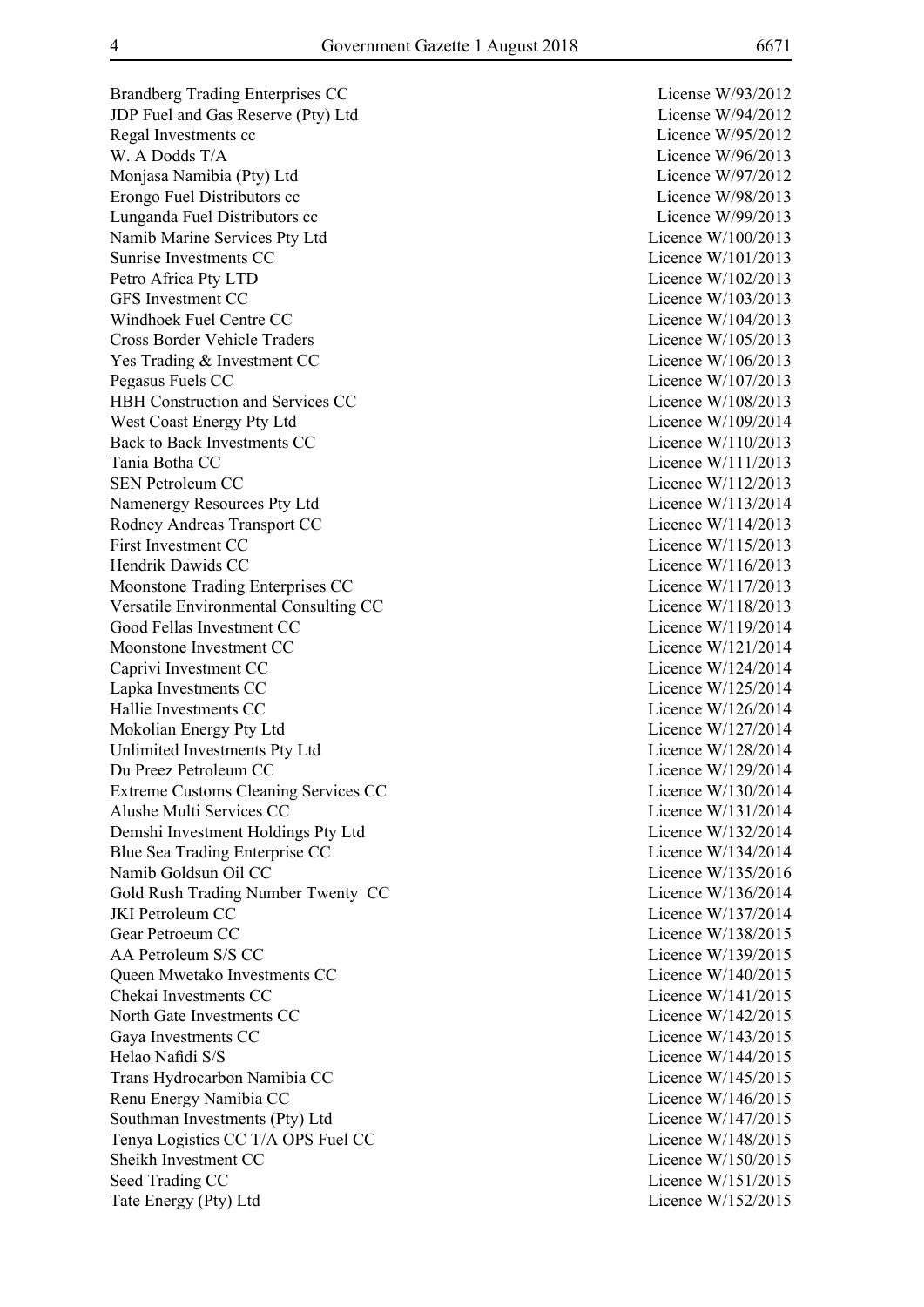Epitome Holdings (Pty) Ltd Licence W/153/2017 Vigor Investment CC Licence W/154/2015 Ten Foot Investments (Pty) Ltd Licence W/155/2016 Uunongo Technologies CC Licence W/156/2016 Herman Karimbue Licence W/157/2016 Estrella Petroleum CC and the Licence W/158/2016 Coastal Oil & Fuel Suppliers CC Licence W/159/2016 Tank-Up Petroleum Namibia (Pty) Ltd Licence W/160/2016 Continental Oil & Gas Licence W/161/2016 Eco Energy Fuel and Oil Trading The Contract Contract Contract Contract Contract Contract Contract Contract Contract Contract Contract Contract Contract Contract Contract Contract Contract Contract Contract Contract Contra Omuramba Rural East Point Suppliers CC Licence W/164/2016 Luxury Two Hundred and Fourty Eight (Pty) Ltd Licence W/165/2016 Econo Investments (Pty) Ltd Licence W/166/2016 Camel Thorn Petroleum Services CC Licence W/167/2016 Liferole Investments (Pty) Ltd Licence W/168/2016 Parallel Investments CC Licence W/169/2016 Brahsk Petroleum (Ptv) Ltd Licence W/170/2016 Real Petroleum Namibia CC Licence W/172/2017 Horizon Fuel & Logistics (Pty) Ltd Licence W/173/2017 Trios Mangue Investments CC Licence W/174/2017 Okapi Supply Trading Namibia (Pty) Ltd Licence W/175/2017 RKS Investment Group CC Licence W/176/2017 Ndume Trading Enterprises CC Licence W/177/2017 Odessa Energy Solutions CC and the Contract Contract Contract Contract Contract Contract Contract Contract Contract Contract Contract Contract Contract Contract Contract Contract Contract Contract Contract Contract Contrac Evale Investment (Pty) Ltd Licence W/179/2017 Peace Garden Investments CC and the CO Licence W/180/2017 Petroba Fuels (Pty) Ltd Licence W/181/2017 Earth Ethicks Construction CC Licence W/182/2017 Flowvin Investment Group CC Licence W/183/2017 Enlightment Investment CC Licence W/184/2017 Decher Investment No 6 CC Licence W/185/2017 A Van Der Walt Namibia (Pty) Ltd Licence W/186/2017 Imagine Investments (Pty) Ltd Licence W/187/2017 Mendozer Investments CC Licence W/188/2017 Oluzizi Petroleum Namibia CC Licence W/189/2017 Transpetro Group Namibia (Pty) Ltd Licence W/190/2017 Acer Petroleum Namibia (Pty) Ltd Licence W/191/2017 Wes Coast Investment CC Licence W/192/2017 Eco Fuel Investment CC Licence W/193/2017 Tapsie Transport and Clearing CC and Clearing CC Licence W/194/2017 Goodwill Investments CC Licence W/195/2017 Fresh Unit Investment CC Licence W/196/2017 Intu Fuel Trading Enterprises CC Licence W/197/2017 Gilpin Oil & Fuel CC Licence W/198/2017 Logistics Support Services (Pty) Ltd Licence W/199/2017 Johannes Kelly Kakuni Licence W/200/2018 Upambi Investments CC Licence W/201/2018 Bellissima Investment Thirty One (Pty) Ltd t/a Multi Fuel & Oil Licence W/202/2018 VIC Shipping CC Licence W/203/2018 E N Fuels and Lubricants CC Licence W/204/2018 Ocean Bunker Petroleum Service (Pty) Ltd Licence W/205/2018 Odjove Energy and Mining CC Licence W/206/2018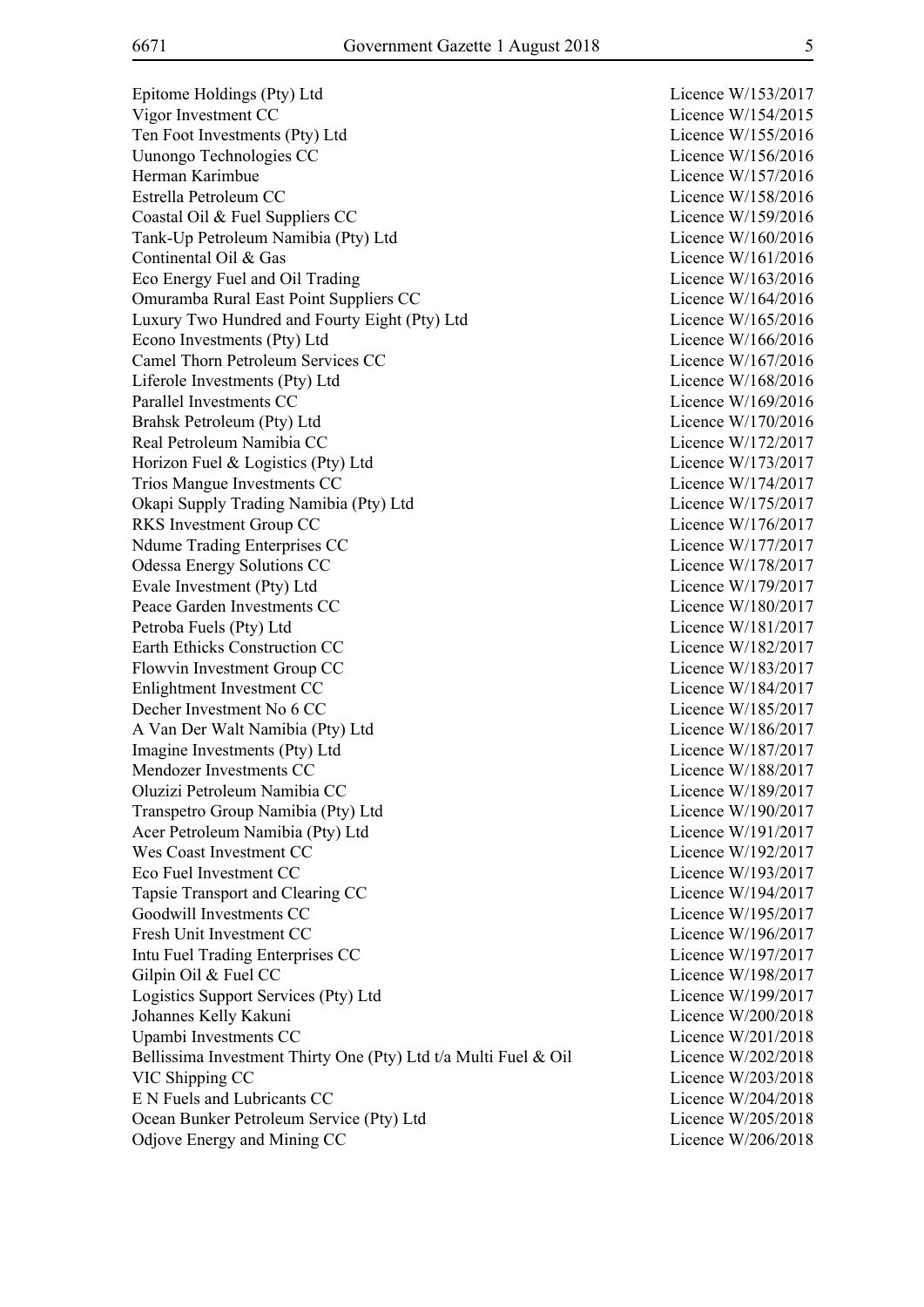#### **Reselling price of petrol**

**3.** The prices at which 95 octane unleaded petrol may be sold by a reseller to any person at any place mentioned in the Annexure are the prices indicated opposite the place concerned.

#### **ANNEXURE**

| Place                                 | Retail Price in c/l<br><b>ULP 95 Octane</b><br><b>1 August 2018</b> |
|---------------------------------------|---------------------------------------------------------------------|
| AI-AIS                                | 1323.0                                                              |
| <b>AMINIUS</b>                        | 1321.0                                                              |
| <b>ANDARA</b>                         | 1305.0                                                              |
| <b>ARANDIS</b>                        | 1294.0                                                              |
| <b>ARANOS</b>                         | 1316.0                                                              |
| <b>ARIAMSVLEI</b>                     | 1323.0                                                              |
| <b>ARIS</b>                           | 1313.0                                                              |
| <b>AROAB</b>                          | 1315.0                                                              |
| <b>ASAB</b>                           | 1334.0                                                              |
| <b>AUS</b>                            | 1315.0                                                              |
| <b>BANGANI</b>                        | 1305.0                                                              |
| <b>BEN HUR FARM</b>                   | 1323.0                                                              |
| <b>BERSEBA</b>                        | 1315.0                                                              |
| <b>BETHANIEN</b>                      | 1315.0                                                              |
| <b>BETTA</b>                          | 1289.0                                                              |
| <b>BRAKWATER</b>                      | 1313.0                                                              |
| <b>BRANDBERG</b>                      | 1272.0                                                              |
| <b>BRAUNFELS</b>                      | 1297.0                                                              |
| <b>BUFFALO (COC ONLY)</b>             | 1305.0                                                              |
| <b>BUITEPOS</b>                       | 1315.0                                                              |
| <b>BULLSPORT</b>                      | 1321.0                                                              |
| <b>CHAMAITES</b>                      | 1315.0                                                              |
| <b>CHIEBELLA ESTATES</b>              | 1323.0                                                              |
| <b>COBLENS STORE</b>                  | 1305.0                                                              |
| <b>CORDOVA</b>                        | 1301.0                                                              |
| <b>DANKBAAR FARM</b>                  | 1315.0                                                              |
| DEI GRACIA (Otjipiro-Waterberg Lodge) | 1316.0                                                              |
| DEKKA CONSTR. (PAST USAKOS)           | 1285.0                                                              |
| DEKKA CONSTR. (PRE USAKOS)            | 1272.0                                                              |
| <b>DERM STORE</b>                     | 1311.0                                                              |
| <b>DIKDOORN</b>                       | 1331.0                                                              |
| DIPCAPDI SCHOOL                       | 1326.0                                                              |
| <b>DONKERSAND</b>                     | 1267.0                                                              |
| <b>DORDABIS</b>                       | 1305.0                                                              |
| <b>DUIKERSVLEI</b>                    | 1304.0                                                              |
| <b>EENHANA</b>                        | 1314.0                                                              |
| <b>EKUJA</b>                          | 1305.0                                                              |
| ELBE COPPER MINE                      | 1284.0                                                              |
| <b>ELDERS</b>                         | 1315.0                                                              |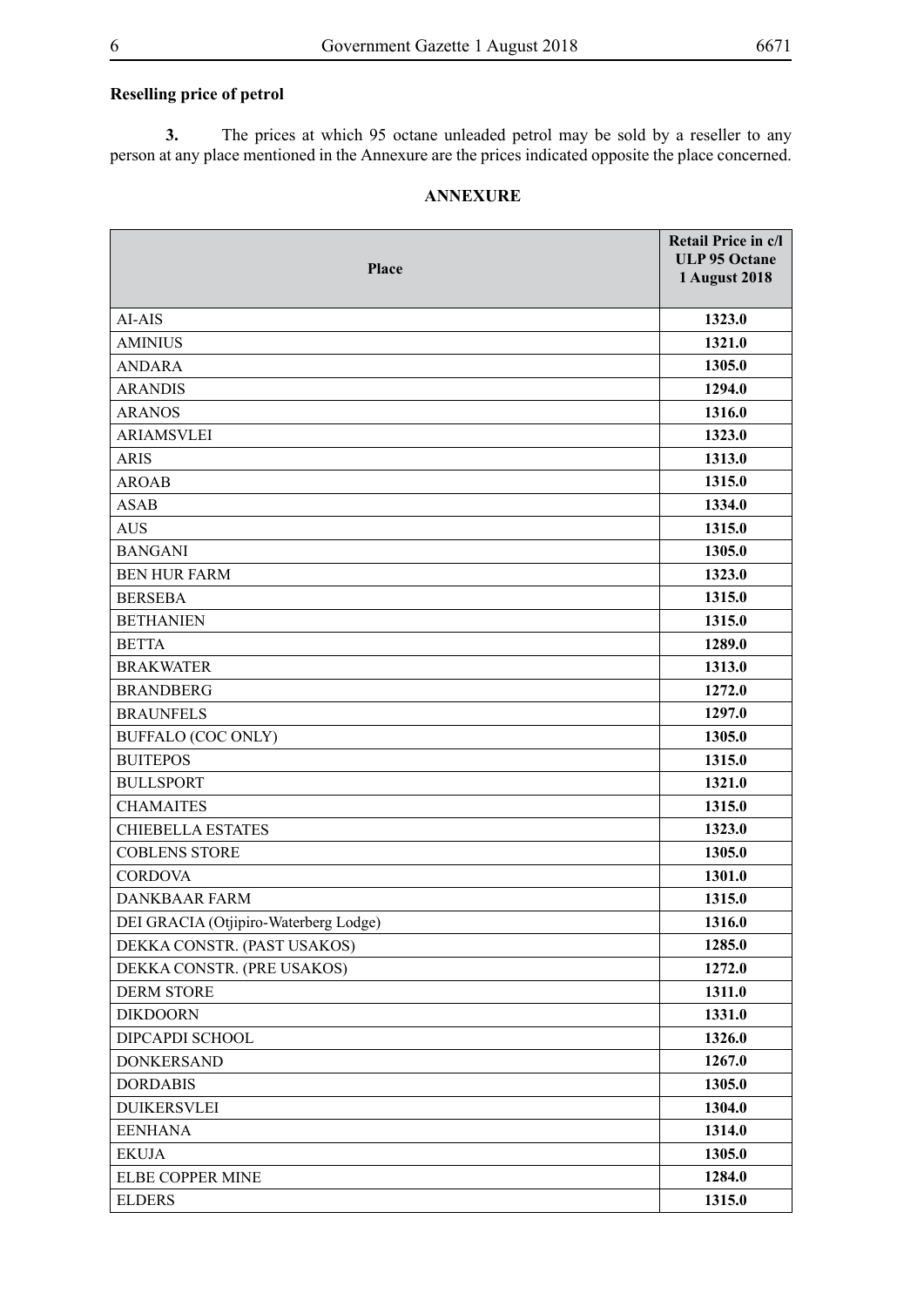| <b>ENGELA</b><br><b>EORONDEMBA</b><br><b>EPIKURO 10</b> | 1314.0<br>1321.0<br>1318.0 |
|---------------------------------------------------------|----------------------------|
|                                                         |                            |
|                                                         |                            |
|                                                         |                            |
| <b>EPIKURO 3</b>                                        | 1318.0                     |
| ERNST MEYER SCHOOL                                      | 1326.0                     |
| <b>ETUNDA</b>                                           | 1279.0                     |
| <b>FARM TRADOS NO 92</b>                                | 1316.0                     |
| <b>GAMIS</b>                                            | 1319.0                     |
| <b>GAMSBERG</b> (COC)                                   | 1277.0                     |
| <b>GHANSIES</b>                                         | 1285.0                     |
| <b>GIBEON</b>                                           | 1332.0                     |
| <b>GOAGEB</b>                                           | 1315.0                     |
| <b>GOBABEB</b> (Desert Research Foundations)            | 1262.0                     |
| <b>GOBABIS</b>                                          | 1306.0                     |
| <b>GOCHAS</b>                                           | 1316.0                     |
| <b>GROOTFONTEIN</b>                                     | 1305.0                     |
| <b>GROSSBARMEN</b>                                      | 1306.0                     |
| <b>GRUNAU</b>                                           | 1323.0                     |
| <b>GUISES</b>                                           | 1327.0                     |
| <b>HALALI</b>                                           | 1318.0                     |
| <b>HARDAP</b>                                           | 1324.0                     |
| <b>HARIBES</b>                                          | 1307.0                     |
| HEKEL SERVICE                                           | 1306.0                     |
| <b>HELENA FARM</b>                                      | 1321.0                     |
| HELMERINGHAUSEN                                         | 1325.0                     |
| <b>HENTIES BAY</b>                                      | 1294.0                     |
| <b>HOCHVELD</b>                                         | 1301.0                     |
| <b>HOLOOG</b>                                           | 1315.0                     |
| <b>ISABIS</b>                                           | 1306.0                     |
| K. E. 13                                                | 1320.0                     |
| K.E. 3                                                  | 1297.0                     |
| <b>KALKFELD</b>                                         | 1297.0                     |
| <b>KALKRAND</b>                                         | 1309.0                     |
| <b>KAMANJAB</b>                                         | 1297.0                     |
| <b>KANDUMI STORE</b>                                    | 1303.0                     |
| <b>KARASBURG</b>                                        | 1323.0                     |
| <b>KARIBIB</b>                                          | 1275.0                     |
| <b>KATIMA MULILO</b>                                    | 1305.0                     |
| <b>KAVANGO RANCHES</b>                                  | 1314.0                     |
| <b>KEETMANSHOOP</b>                                     | 1315.0                     |
| <b>KHORIXAS</b>                                         | 1297.0                     |
| <b>KLEIN KARAS</b>                                      | 1323.0                     |
| <b>KLEIN MENASSE</b>                                    | 1315.0                     |
| <b>KLEIN-AUB</b>                                        | 1317.0                     |
| <b>KOBLENS</b>                                          | 1297.0                     |
| <b>KOES</b>                                             | 1315.0                     |
| <b>KOMBAT</b>                                           | 1305.0                     |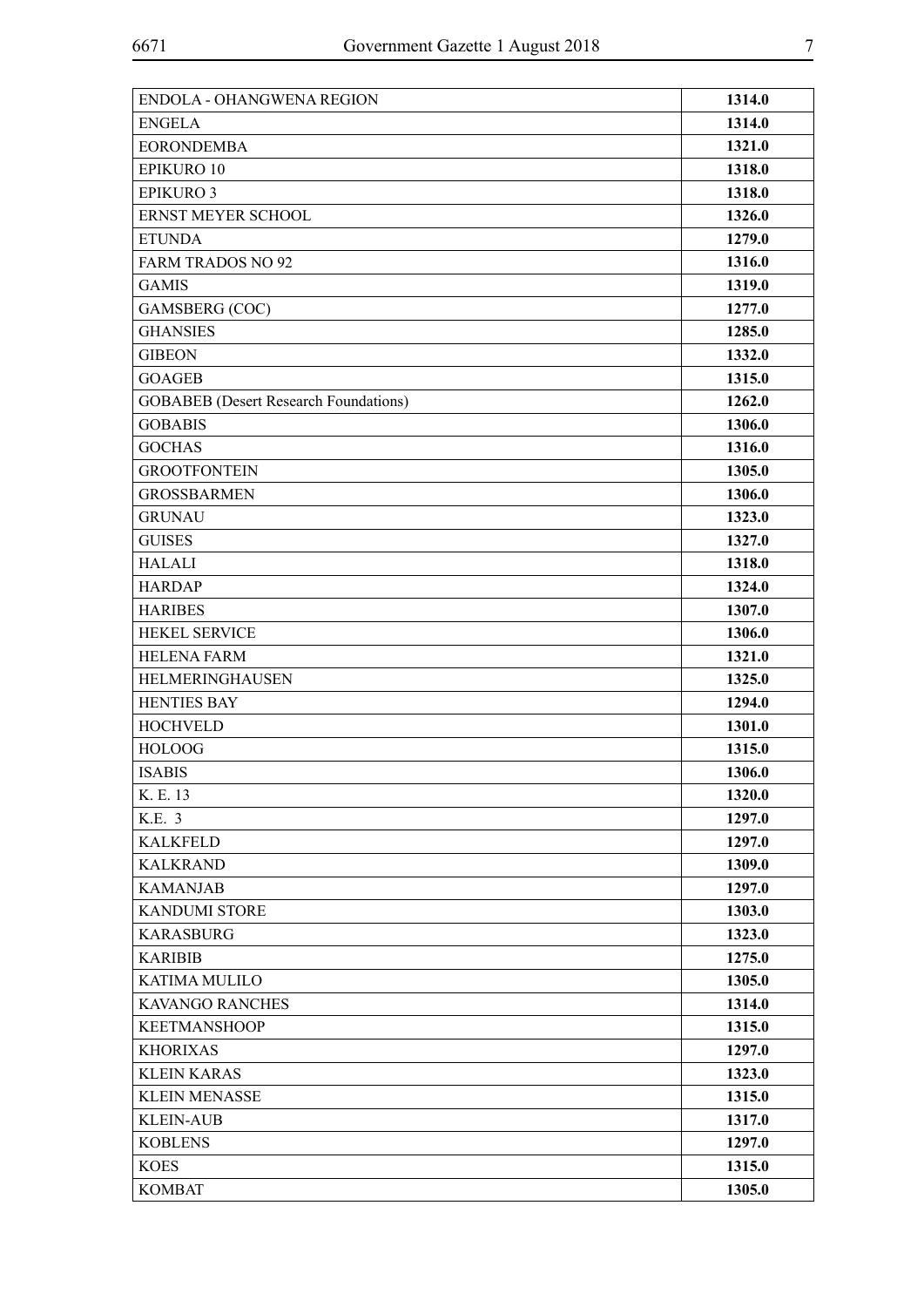| <b>KONGOLA</b>         | 1305.0 |
|------------------------|--------|
| <b>KORRIDOR POS 13</b> | 1321.0 |
| <b>KRANZBERG MINE</b>  | 1284.0 |
| <b>KRIES HOTEL</b>     | 1314.0 |
| <b>LB GARAGE</b>       | 1320.0 |
| LEONARDVILLE           | 1318.0 |
| <b>LEPEL STORE</b>     | 1287.0 |
| <b>LINYANTI</b>        | 1305.0 |
| <b>LITHIUM MINE</b>    | 1279.0 |
| <b>LUDERITZ</b>        | 1315.0 |
| LUHEBU DISTRICT        | 1305.0 |
| <b>MAHANENE</b>        | 1314.0 |
| <b>MAKKANOR</b>        | 1323.0 |
| MALTAHOHE              | 1314.0 |
| <b>MANGETTI</b>        | 1304.0 |
| <b>MARIENTAL</b>       | 1307.0 |
| <b>MIDGARD</b>         | 1310.0 |
| <b>MILE 108 TN</b>     | 1275.0 |
| MILE 72 TN             | 1267.0 |
| MOKUTI LODGE           | 1316.0 |
| <b>MOUNT ETJO</b>      | 1307.0 |
| <b>MUKWE</b>           | 1305.0 |
| <b>MURURANE</b>        | 1314.0 |
| <b>MUSESE</b>          | 1317.0 |
| <b>MUTJAVIKUA F</b>    | 1305.0 |
| <b>NAMIB RESTCAMP</b>  | 1279.0 |
| <b>NAMUTONI</b>        | 1318.0 |
| <b>NEI-NEIS</b>        | 1277.0 |
| <b>NEPARA</b>          | 1305.0 |
| <b>NEUDAM</b>          | 1314.0 |
| <b>NINA</b>            | 1311.0 |
| NKURENKURU             | 1305.0 |
| <b>NOMTSAS</b>         | 1287.0 |
| <b>NOODBURG</b>        | 1326.0 |
| <b>NOORDOEWER</b>      | 1323.0 |
| <b>NYANGANA</b>        | 1305.0 |
| <b>ODIBO</b>           | 1314.0 |
| <b>OHANGWENA</b>       | 1314.0 |
| <b>OKAHANDJA</b>       | 1293.0 |
| <b>OKAHAO</b>          | 1314.0 |
| OKAKARARA              | 1305.0 |
| <b>OKAMATAPATI</b>     | 1316.0 |
| <b>OKASHANA</b>        | 1314.0 |
| <b>OKAUKUEJO</b>       | 1313.0 |
| <b>OKOMBAHE</b>        | 1309.0 |
| <b>OKONDJATU</b>       | 1318.0 |
| <b>OKONGO</b>          | 1314.0 |
| <b>OMAFO</b>           | 1314.0 |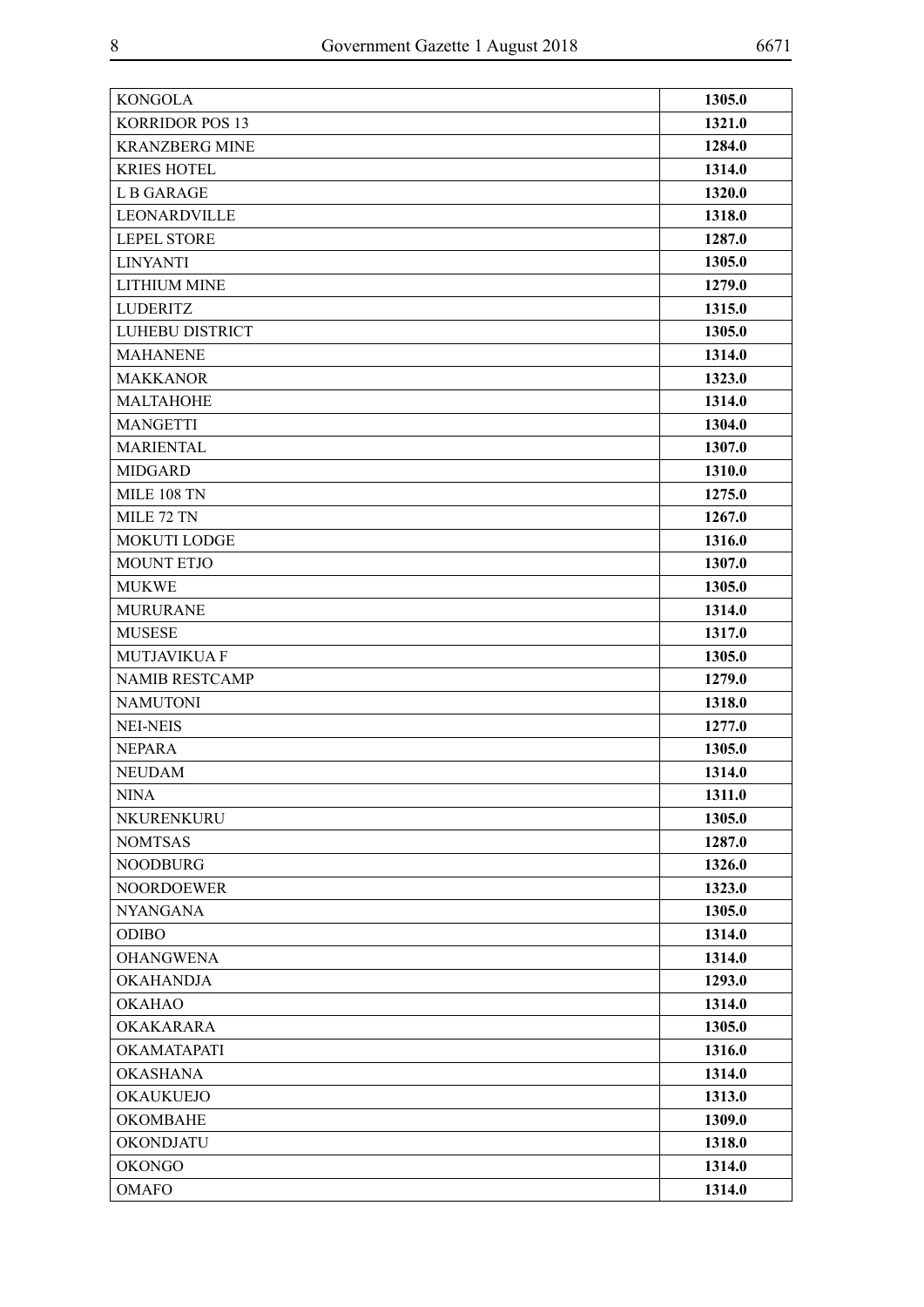| <b>OMAJETTE CONCESSION</b>                         | 1287.0 |
|----------------------------------------------------|--------|
| <b>OMAPUMBA S/STATION</b>                          | 1311.0 |
| <b>OMARURU</b>                                     | 1282.0 |
| <b>OMATJENNE</b>                                   | 1297.0 |
| <b>OMBALANTU</b>                                   | 1314.0 |
| <b>OMBIKA</b>                                      | 1311.0 |
| <b>OMEGA</b>                                       | 1305.0 |
| <b>OMITARA</b>                                     | 1306.0 |
| <b>OMURAMBA FARM</b>                               | 1320.0 |
| <b>OMUTHIYA</b>                                    | 1314.0 |
| <b>ONDANGWA</b>                                    | 1314.0 |
| <b>ONDEROMBUA</b>                                  | 1320.0 |
| <b>ONDEROMPABA</b>                                 | 1315.0 |
| <b>ONGWEDIVA</b>                                   | 1314.0 |
| <b>ONHGA</b>                                       | 1314.0 |
| <b>ONIIPA</b>                                      | 1314.0 |
| <b>ONYAANYA</b>                                    | 1314.0 |
| ONYUULAYE DISTRICT (Omyuulae Trading & Investm Co) | 1304.0 |
| <b>OPUWO</b>                                       | 1320.0 |
| ORANJEMUND M95 (same as Keetmanshoop M95)          | 1315.0 |
| ORUNAHI                                            | 1297.0 |
| <b>OSHAKATI</b>                                    | 1314.0 |
| <b>OSHIGAMBO</b>                                   | 1314.0 |
| <b>OSHIKANGO</b>                                   | 1314.0 |
| <b>OSHIKUKU</b>                                    | 1314.0 |
| <b>OSHIVELO</b>                                    | 1304.0 |
| <b>OSIRE</b>                                       | 1307.0 |
| <b>OTAVI</b>                                       | 1302.0 |
| <b>OTJIHASE</b>                                    | 1313.0 |
| <b>OTJIMBINGWE</b>                                 | 1293.0 |
| <b>OTJINENE</b>                                    | 1309.0 |
| <b>OTJITUUO</b>                                    | 1305.0 |
| <b>OTJIWARONGO</b>                                 | 1297.0 |
| OTJIWARONGO POS 11                                 | 1321.0 |
| <b>OTJOWIKAMBO</b>                                 | 1305.0 |
| <b>OTUMBOROMBONGA</b>                              | 1309.0 |
| <b>OUTJO</b>                                       | 1297.0 |
| <b>OVITOTO</b>                                     | 1293.0 |
| <b>PALMWAG</b>                                     | 1297.0 |
| PLESSIS FARM (NISWA)                               | 1306.0 |
| <b>REHOBOTH</b>                                    | 1305.0 |
| REHOBOTH STASIE                                    | 1297.0 |
| RIETFONTEIN (UCHAB)                                | 1318.0 |
| <b>RIETOOG</b>                                     | 1324.0 |
| RIETQUELLE-AMINUIS                                 | 1321.0 |
| <b>ROSH PINAH</b>                                  | 1315.0 |
| <b>RUACANA</b>                                     | 1314.0 |
| <b>RUNDU</b>                                       | 1315.0 |